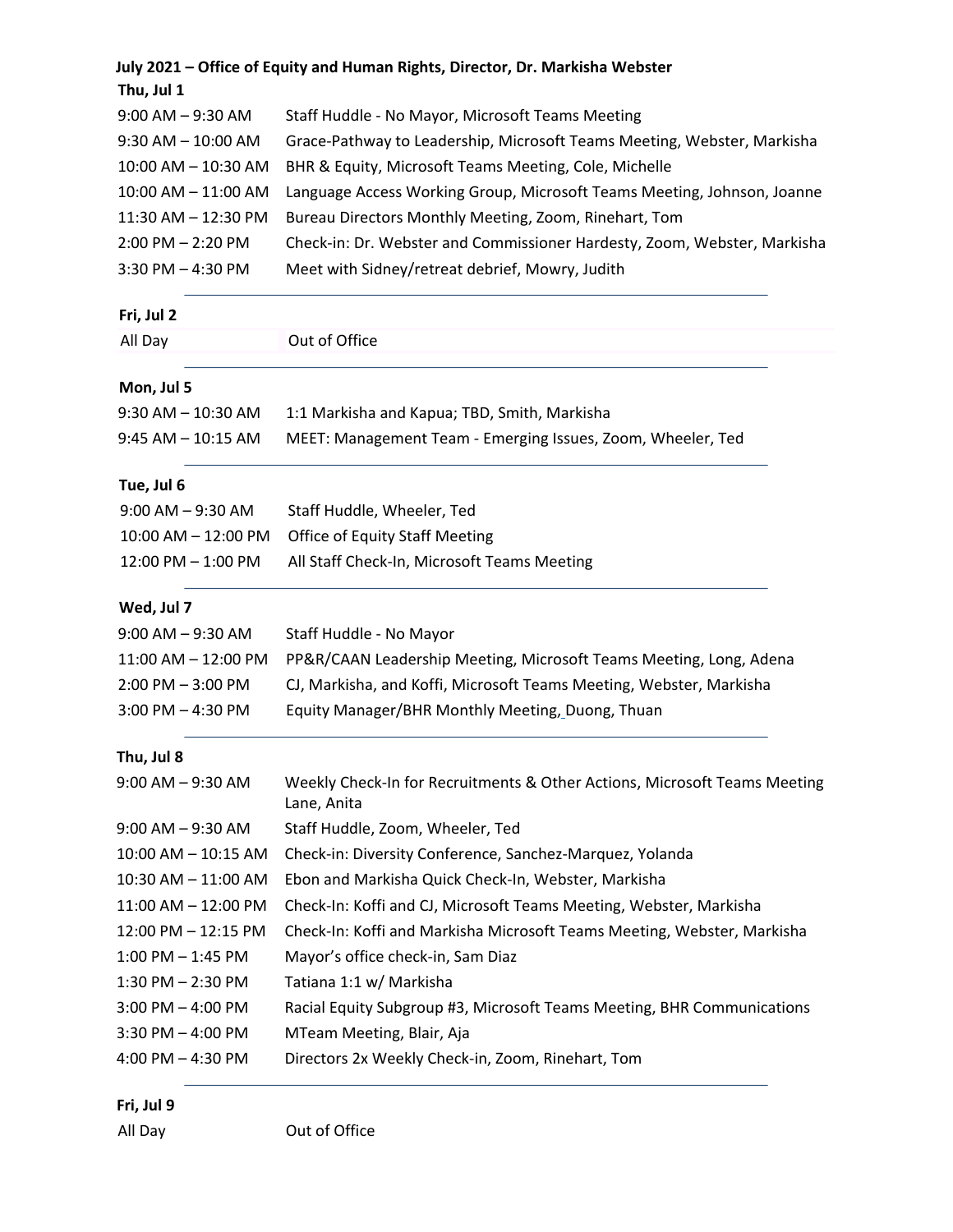# **July 2021 – Office of Equity and Human Rights, Director, Dr. Markisha Webster Mon, Jul 12** 9:00 AM – 9:30 AM Staff Huddle, Wheeler, Ted 9:30 AM – 10:30 AM 1:1 Markisha and Kapua 11:00 AM – 12:00 PM GFE Case Study: Markisha Webster 2:30 PM – 3:30 PM CAB Meeting, Teams, Zolan, Ness 3:00 PM – 4:00 PM Racial Equity Workgroup, Microsoft Teams Meeting, Bless, Cathy 4:00 PM – 5:00 PM Racial Equity Subgroup #3, Microsoft Teams Meeting, BHR Communications 5:00 PM – 7:00 PM Meeting: Neil **Tue, Jul 13** 9:00 AM - 9:30 AM Staff Huddle, Microsoft Teams Meeting, Morrissey, Sara 9:00 AM – 2:00 PM Free Being an Ally in Indian Country (9am - 11am and Noon- 2pm) Sanchez-Marquez, Yolanda 9:30 AM – 9:55 AM Check in: Markisha and Mowry, Judith 11:00 AM – 12:00 PM Economic Relief & Stimulus Coordination Council, Zoom, Branam, Kimberly 2:30 PM – 3:00 PM MEET: Dr. Webster and Sara check-in, Morrissey, Sara 3:00 PM – 3:30 PM Check-in: HR/Office of Equity 3:30 PM – 4:00 PM MEET: Dr Webster & Bobby Lee, Microsoft Teams Meeting 3:30 PM – 4:15 PM Council Briefing w/ Amanda, Wheeler, Ted 4:00 PM – 4:30 PM Directors 2x Weekly Check-in, Zoom, Rinehart, Tom

#### **Wed, Jul 14**

| $9:00$ AM $-9:30$ AM   | All Staff Huddle - No Mayor, Microsoft Teams Meeting, Lee, Bobby         |
|------------------------|--------------------------------------------------------------------------|
| $9:30$ AM $- 10:30$ AM | Danielle 1:1 Check-in: Webster, Markisha                                 |
| 10:45 AM - 11:15 AM    | Hello - Introduction, Microsoft Teams Meeting, Bradford, Arielle         |
| $11:15$ AM $-12:00$ PM | Markisha and Laura John - City's Mentorship Program Discussion, MS Teams |
| 12:00 PM - 12:30 PM    | Markisha and Sadhu Johnson Check-In, Microsoft Teams Meeting             |
| $1:00$ PM $- 2:00$ PM  | NWPED Conference Collaboration Planning, Sanchez-Marquez, Yolanda        |
| $2:00$ PM $-2:30$ PM   | Council Proposal Concept, MS Teams Meeting, Webster, Markisha            |
| $2:30$ PM $-3:00$ PM   | Weekly Check-In for Recruitments & Other Actions, MS Teams, Lane, Anita  |
| $3:00$ PM $-4:30$ PM   | Equity Managers' Weekly Meeting, Duong, Thuan                            |

#### **Thu, Jul 15 – Fri, July 23**

All Day **Out of Office - Vacation** 

5:00 PM – 6:00 PM Regional DEI Leaders Call - Zoom Call, Raahi Reddy

#### **Mon, Jul 26**

| $9:00$ AM $-9:30$ AM    | Staff Huddle - No Mayor, Microsoft Teams Meeting, Lee, Bobby    |
|-------------------------|-----------------------------------------------------------------|
| $9:30$ AM $- 10:30$ AM  | 1:1 Markisha and Kapua, Smith, Markisha                         |
| $11:00$ AM $- 12:00$ PM | Nickole 1:1 w/ Markisha, Teams, Webster, Markisha               |
| $1:00$ PM $- 2:00$ PM   | Black Space PB LG 24 ppl AV & Video Camera, Webster, Markisha   |
| $2:00$ PM $-$ 4:00 PM   | MEETING: PPA Mediation - Management Group, Blanco Chapin, Amaya |
| $2:30$ PM $-3:30$ PM    | CAB Meeting, Teams, Zolan, Ness                                 |
| $3:30$ PM $-$ 4:15 PM   | Council Prep w/ Ness, Wheeler, Ted                              |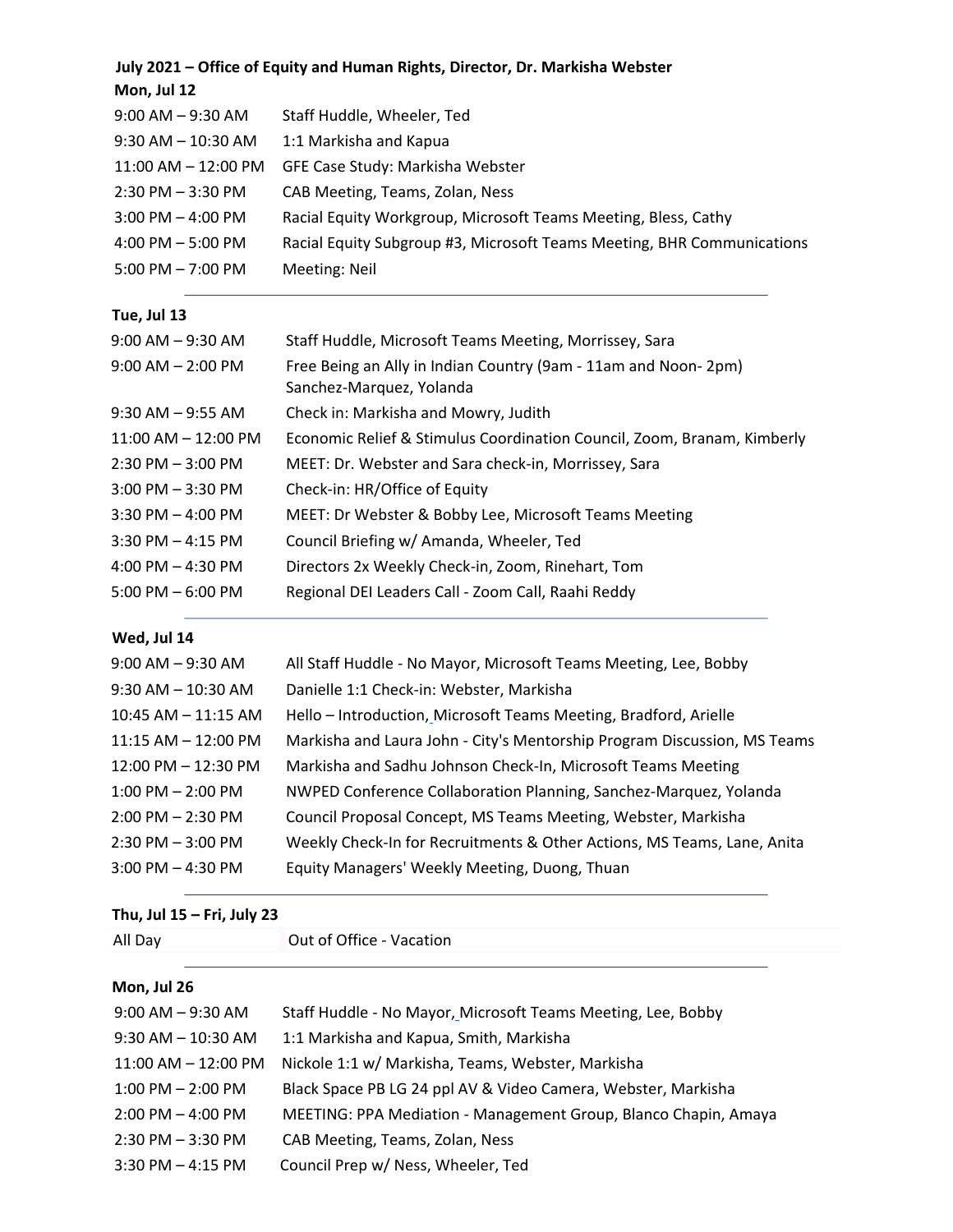| July 2021 - Office of Equity and Human Rights, Director, Dr. Markisha Webster |                                                                                                                                |
|-------------------------------------------------------------------------------|--------------------------------------------------------------------------------------------------------------------------------|
| Tue, Jul 27                                                                   |                                                                                                                                |
| $8:00$ AM $-8:30$ AM                                                          | 1:1 w/Dr. Webster, Microsoft Teams, Grundy, Ashlie                                                                             |
| $9:00$ AM $-9:20$ AM                                                          | Staff Huddle, Zoom info in appointment, Wheeler, Ted                                                                           |
| 10:00 AM - 10:50 AM                                                           | 1:1 Check-in: Mowry, Judith                                                                                                    |
| 11:00 AM - 11:45 AM                                                           | Elevate Check-In                                                                                                               |
| 12:00 PM - 5:30 PM                                                            | Mayor out, Wheeler, Ted                                                                                                        |
| $2:00$ PM $-3:30$ PM                                                          | Equity Practitioner's meeting, Mowry, Judith                                                                                   |
| 3:00 PM - 3:30 PM                                                             | HR/OEHR Check-In, Teams, Lane, Anita                                                                                           |
| $4:00$ PM $- 4:30$ PM                                                         | Directors 2x Weekly Check-in, Zoom, Rinehart, Tom                                                                              |
| $5:00$ PM $-5:30$ PM                                                          | Equity Director & Markisha Webster, Tisdel, LaTasha (EQUITY)                                                                   |
| Wed, Jul 28                                                                   |                                                                                                                                |
| $8:45$ AM $-5:45$ PM                                                          | PPA Mediation Bargaining Team Meeting, Brown, Heidi                                                                            |
| $9:00$ AM $-9:30$ AM                                                          | Staff Huddle, Microsoft Teams Meeting, Lee, Bobby                                                                              |
| $9:00$ AM $-5:00$ PM                                                          | PPA Mediation, City Hall, Rose Room, Brown, Heidi                                                                              |
| 10:00 AM - 11:00 AM                                                           | Communications Director Interview, Blair, Aja                                                                                  |
| $2:00$ PM $- 2:30$ PM                                                         | MEET Vaccination Meeting, Zoom, Lee, Bobby                                                                                     |
| $3:00$ PM $- 4:30$ PM                                                         | Equity Managers' Weekly Meeting, Microsoft Teams Meeting, Duong, Thuan                                                         |
| Thu, Jul 29                                                                   |                                                                                                                                |
| 9:30 AM – 11:00 AM                                                            | FW: Economic Recovery Task Force, Branam, Kimberly                                                                             |
| 10:15 AM - 11:00 AM                                                           | Path to Leadership Kick-off- Keynote message, Zoom, Harrison, Monique                                                          |
| 10:30 AM - 11:30 AM                                                           | Racial Equity Subgroup #3, Microsoft Teams Meeting, BHR Communications                                                         |
| 4:00 PM – 4:30 PM                                                             | Directors 2x Weekly Check-in, Zoom, Rinehart, Tom                                                                              |
| Fri, Jul 30                                                                   |                                                                                                                                |
| 9:00 AM – 9:30 AM                                                             | Social Equity in Contracting Project - Dr. Smith, Michelle Kirby, Judith Mowry<br>Microsoft Teams Meeting, Kirby, Michelle     |
| 10:30 AM - 11:00 AM                                                           | MEET: Cmr. Rubio/Dr. Markisha Webster, Office of Equity & Human Rights<br>(OEHR) Director, 1:1 (no staff), Zoom, Rubio, Carmen |
| 11:30 AM – 12:00 PM                                                           | Tom/ Markisha Monthly Meetings (2020), Zoom, Rinehart, Tom                                                                     |
| 3:00 PM - 4:00 PM                                                             | ZOOM: Red House Check-in (Please hold as recurring), Zoom, Diaz, Samuel                                                        |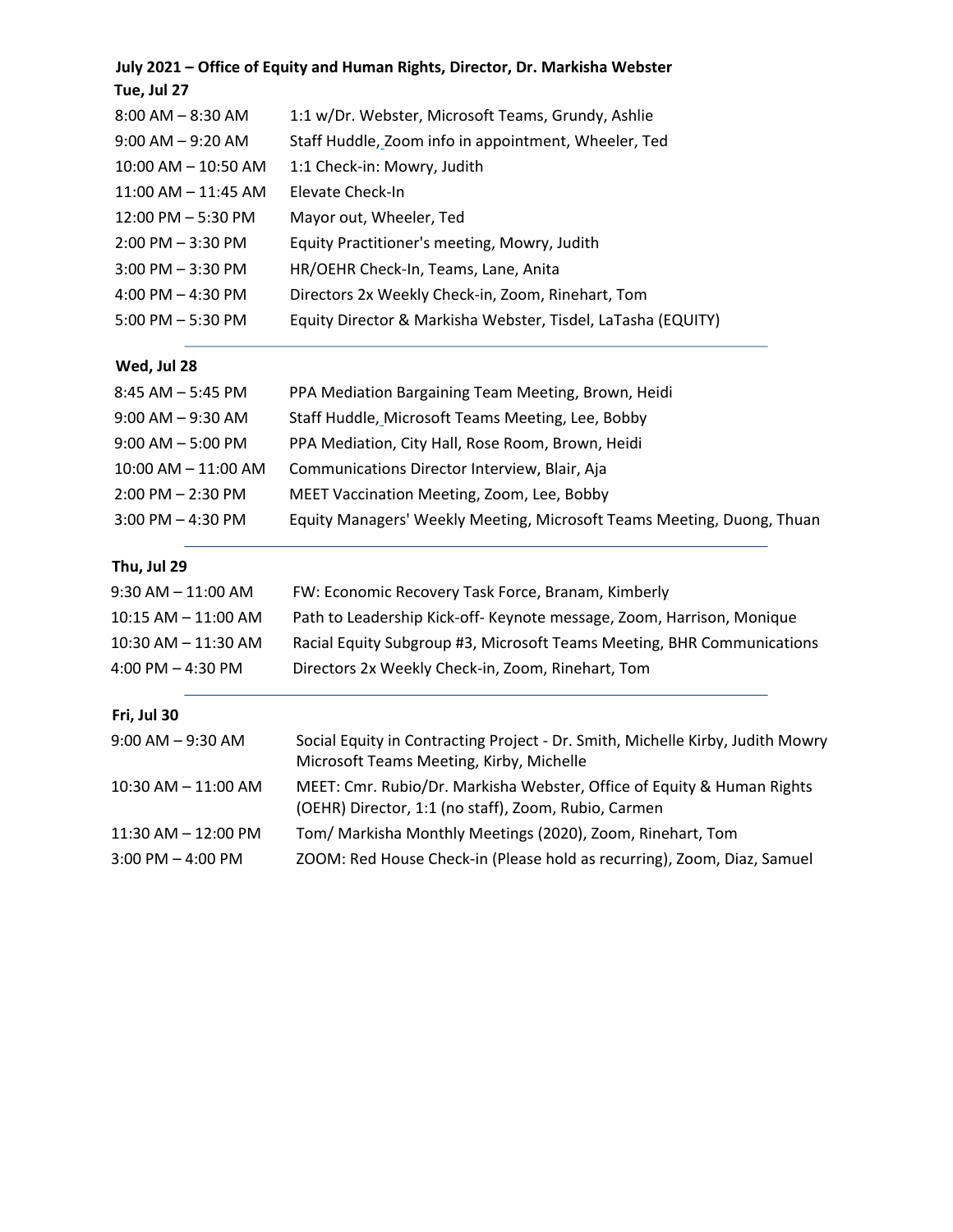### **August 2021 - Office of Equity and Human Rights, Director, Dr. Markisha Webster**

| Mon, Aug 2 |  |  |
|------------|--|--|
|------------|--|--|

| $9:00$ AM $-9:30$ AM  | Staff Huddle - No Mayor, Microsoft Teams Meeting, Lee, Bobby                    |
|-----------------------|---------------------------------------------------------------------------------|
| $9:30$ AM $-10:30$ AM | 1:1 Markisha and Kapua, TBD, Smith, Markisha                                    |
| $1:10$ PM $-$ 1:40 PM | Check-in: Equity Support, Microsoft Teams Meeting, Webster, Markisha            |
| $2:00$ PM $-3:00$ PM  | Mtg. Director Webster and Civic Life, Microsoft Teams Meeting, Montoya, Michael |
|                       |                                                                                 |

### **Tue, Aug 3**

| $9:00$ AM $-9:30$ AM    | All Staff Huddle - No Mayor, Microsoft Teams Meeting, Lee, Bobby |
|-------------------------|------------------------------------------------------------------|
| $9:00$ AM $-10:00$ AM   | Markisha - Juan Pablo                                            |
| $10:00$ AM $- 11:30$ AM | <b>Office of Equity Staff Meeting</b>                            |
| $11:30$ AM $- 12:30$ PM | CAAN Always Eat Together Lunch Meeting                           |
| $12:30$ PM $-1:00$ PM   | Brief check-in, Elejalde, Tatiana                                |
| 4:00 PM $-$ 4:30 PM     | Directors 2x Weekly Check-in, Zoom, Rinehart, Tom                |
|                         |                                                                  |

### **Wed, Aug 4**

| $9:00$ AM $-9:30$ AM    | All Staff Huddle - No Mayor, Microsoft Teams Meeting, Lee, Bobby              |
|-------------------------|-------------------------------------------------------------------------------|
| $9:30$ AM $-$ 10:00 AM  | Koffi & Markisha check in, Microsoft Teams Meeting, Dessou, Koffi             |
| $10:00$ AM $- 11:00$ AM | Judith/Markisha check in, Microsoft Teams Meeting, Mowry, Judith              |
| $11:00$ AM $-11:30$ AM  | Council Impact Statement Guidelines and Training Discussion, Blonsley, Hayley |
| $11:30$ AM $- 12:00$ PM | CHECK-IN: Bobby & Markisha   Tribal Relations, Microsoft Teams, Lee, Bobby    |
| $3:00$ PM $-$ 4:30 PM   | Equity Manager/BHR Monthly Meeting, Microsoft Teams Meeting, Duong, Thuan     |
| 4:30 PM $-$ 5:00 PM     | Racial Equity Workgroup, Teams Meeting, BHR Communications                    |
| $6:30$ PM $-8:30$ PM    | (OPTIONAL) CEI HUB Study Out Today! Wow that's a lot of fuel. Allen, Seraphie |
|                         |                                                                               |

### **Thu, Aug 5**

| $9:00$ AM $-9:30$ AM    | All Staff Huddle - No Mayor, Microsoft Teams Meeting                            |
|-------------------------|---------------------------------------------------------------------------------|
| $10:00$ AM $- 11:00$ AM | Equity discussion - Michelle Rodriguez and Dr. Markisha Webster                 |
| 10:00 AM - 11:00 AM     | Language Access Working Group, Microsoft Teams Meeting, Johnson, Joanne         |
| $11:30$ AM $-12:30$ PM  | Bureau Directors Monthly Meeting, Zoom, Rinehart, Tom                           |
| $1:00$ PM $-1:45$ PM    | Mayor's office check-in, Sam Diaz, Microsoft Teams Meeting, Smith, Markisha     |
| $2:30$ PM $-3:00$ PM    | PCCEP's Recruitment, Vetting, and Appointment Process Check-In, Carter, Christy |
| $3:00$ PM $-3:30$ PM    | MTeam Meeting, Zoom, Blair, Aja                                                 |
| $3:30$ PM $-$ 4:00 PM   | Weekly Check-In for Recruitments & Other Actions, Microsoft Teams, Lane, Anita  |
| 4:00 PM $-$ 4:45 PM     | MEET: Mayor & City Attorney (Bobby & Sam A.), Zoom, Wheeler, Ted                |
| $5:00$ PM $- 7:00$ PM   | MEET: Focus Intervention Team (FIT) Committee Oversight Group (COG), Adams, Sam |

### **Fri, Aug 6**

|                         | 10:00 AM - 11:00 AM Multnomah County Black COVID Response Meeting              |
|-------------------------|--------------------------------------------------------------------------------|
| $11:30$ AM $- 12:00$ PM | BHR & OEHR Check-in, Teams Meeting, Bless, Cathy                               |
| $1:00$ PM $-3:00$ PM    | MEETING: City & PPA Mediation Management Meeting, Blanco Chapin, Amaya         |
| $3:00$ PM $-$ 4:00 PM   | Racial Equity Subgroup #3, Microsoft Teams Meeting, BHR Communications         |
| $3:00$ PM $-$ 4:00 PM   | ZOOM: Red House Check-in (Please hold as recurring), Zoom Series, Diaz, Samuel |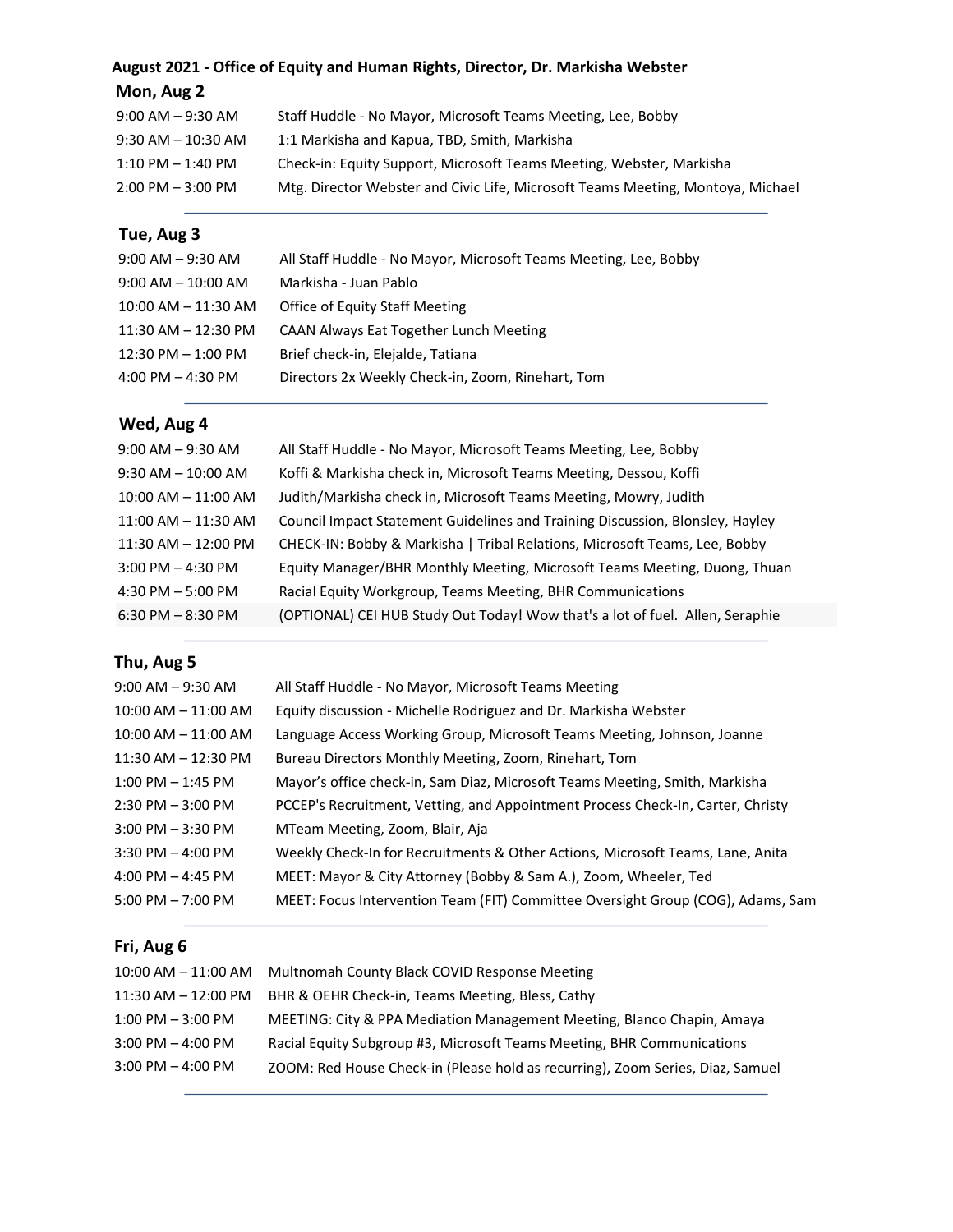## **August 2021 - Office of Equity and Human Rights, Director, Dr. Markisha Webster Mon, Aug 9**

| $9:00$ AM $-9:30$ AM   | All Staff Huddle - No Mayor, Microsoft Teams Meeting, Lee, Bobby                   |
|------------------------|------------------------------------------------------------------------------------|
| $9:30$ AM $- 10:30$ AM | 1:1 Markisha and Kapua                                                             |
| $11:00$ AM $-12:00$ PM | Koffi and Markisha-PCCEP, Microsoft Teams Meeting, Webster, Markisha               |
| $12:00$ PM $-1:00$ PM  | Incident Response Briefing: Heat and COVID/masks, Papaefthimiou, Jonna             |
| $3:00$ PM $-3:30$ PM   | Follow-up meeting on Impact Statement Form & Racial Equity Impact, Microsoft Teams |
|                        | Meeting, Webster, Markisha                                                         |

### **Tue, Aug 10**

| $9:00$ AM $-9:30$ AM    | All Staff Huddle - No Mayor, Microsoft Teams Meeting, Lee, Bobby              |
|-------------------------|-------------------------------------------------------------------------------|
| $10:00$ AM $-$ 10:15 AM | Short Check-in, Microsoft Teams Meeting, Brown, Walle                         |
| $2:00$ PM $- 2:30$ PM   | Checking in (zoom invite), https://us02web.zoom.us/j/82006281516, Latta, Theo |
| $2:00$ PM $-3:00$ PM    | PCCEP - getting on the same page, Mowry, Judith                               |
| $3:00$ PM $-3:30$ PM    | HR/OEHR Check-In, Teams, Lane, Anita                                          |
| 4:00 PM $-$ 4:30 PM     | Directors 2x Weekly Check-in, Zoom, Rinehart, Tom                             |
| $5:00$ PM $-6:00$ PM    | Regional DEI Leaders Call, Zoom Call, Raahi Reddy                             |
|                         |                                                                               |

## **Wed, Aug 11**

| Dr. Markisha Webster - Out of Office                                    |
|-------------------------------------------------------------------------|
| PPA Mediation - Zoom Link Included, City Hall - Rose Room, Brown, Heidi |
| PPA Mediation - TEAMS MEETING for Management Team, Brown, Heidi         |
| Equity Managers' Weekly Meeting, Microsoft Teams Meeting, Duong, Thuan  |
|                                                                         |

# **Thu, Aug 12**

| $8:00$ AM $-9:00$ AM  | CHRO & DCHRO Check in, Microsoft Teams Meeting, Bless, Cathy                     |
|-----------------------|----------------------------------------------------------------------------------|
| $9:00$ AM $ 9:30$ AM  | All Staff Huddle - No Mayor, Microsoft Teams Meeting, Lee, Bobby                 |
| 10:00 AM – 10:30 AM   | BHR & Equity, Microsoft Teams Meeting, Cole, Michelle                            |
| $1:30$ PM $- 2:30$ PM | Tatiana and Markisha - Success Factor Evaluation Info., Teams, Webster, Markisha |
| $3:00$ PM $-$ 4:00 PM | Racial Equity Workgroup, Team Meeting, BHR Communications                        |
|                       |                                                                                  |

### **Fri, Aug 13**

| $9:00$ AM $-9:30$ AM | All Staff Huddle - No Mayor, Microsoft Teams Meeting, Lee, Bobby                                                                |
|----------------------|---------------------------------------------------------------------------------------------------------------------------------|
|                      | 10:00 AM – 10:30 AM MEET: Dr. Webster & Asena, Re: Office Culture Training, Lawrence, Asena                                     |
|                      | 10:30 AM – 11:30 AM Markisha/Danielle Check-in and Success Factor Evaluation Info., Microsoft Teams Meeting<br>Brooks, Danielle |

### **Mon, Aug 16**

| $8:30$ AM $-9:20$ AM   | Columbia Wastewater Treatment Plant, Microsoft Teams Meeting, Jordan, Michael        |
|------------------------|--------------------------------------------------------------------------------------|
| $9:00$ AM $-9:30$ AM   | Staff Huddle - No Mayor, Microsoft Teams Meeting, Lee, Bobby                         |
| $9:30$ AM $-10:00$ AM  | Ebon and Dr. Webster Check-In, Microsoft Teams Meeting, Webster, Markisha            |
| $11:00$ AM $-12:00$ PM | Nickole and Markisha 1:1 - Success Factor Evaluation Info., Teams, Webster, Markisha |
| $1:45$ PM $- 2:45$ PM  | Management Team Meeting on Priorities w/ Mayor, Zoom, Wheeler, Ted                   |
| $2:30$ PM $-3:30$ PM   | CAB Meeting, Teams, Zolan, Ness                                                      |
| $3:00$ PM $-3:30$ PM   | Path to Leadership pre-session check-in, Harrison, Monique                           |
|                        |                                                                                      |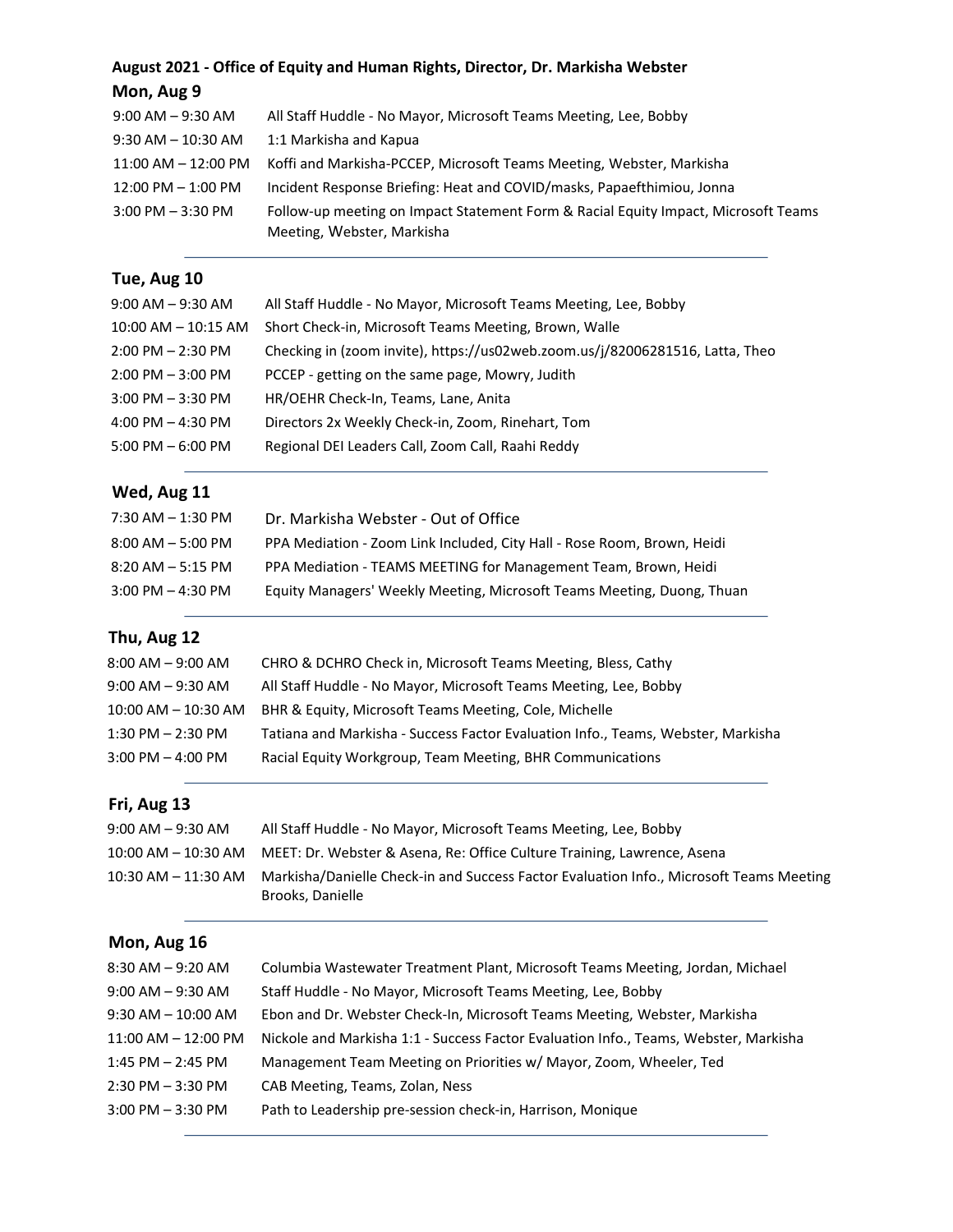# **August 2021 - Office of Equity and Human Rights, Director, Dr. Markisha Webster**

## **Tue, Aug 17**

| $9:00$ AM $-9:45$ AM    | Hold for Accountability meeting with Molly, Mowry, Judith |
|-------------------------|-----------------------------------------------------------|
| $10:00$ AM $-$ 11:30 AM | <b>Office of Equity Staff Meeting</b>                     |
| $1:00$ PM $- 2:00$ PM   | Jeff and Markisha 1:1: Success Factor Evaluation Info.    |
| $2:00$ PM $-3:00$ PM    | Success Factors, Markisha and Judith                      |
| $3:30$ PM $-$ 4:00 PM   | Nike and Markisha Check-In, Microsoft Teams Meeting       |
| $4:00$ PM $-6:00$ PM    | interviews for PCCEP, Mowry, Judith                       |

### **Wed, Aug 18**

| 7:30 AM – 1:30 PM      | Dr. Markisha Webster - Out of Office                                              |
|------------------------|-----------------------------------------------------------------------------------|
| $9:00$ AM $-9:30$ AM   | Staff Huddle, Wheeler, Ted                                                        |
| $9:30$ AM $- 10:30$ AM | Vaccine Plan Workgroup Meeting #2 Microsoft Teams Meeting, Moyle, Geraldene       |
| $11:30$ AM $- 2:30$ PM | Path to Leadership - Person-centered Equity Zoom, BHR Training                    |
| $3:00$ PM $-$ 4:30 PM  | Monthly joint Equity Managers/OEHR meeting, Microsoft Teams Meeting, Duong, Thuan |
|                        |                                                                                   |

### **Thu, Aug 19**

| $8:00$ AM $-9:00$ AM    | Please HOLD: Informational Meeting with Tim Hicks about Red House, Diaz, Samuel  |
|-------------------------|----------------------------------------------------------------------------------|
| $9:00$ AM $-$ 10:00 AM  | Kapua and Markisha 1:1 - Success Factor Evaluation Info., Webster, Markisha      |
| 10:15 AM – 10:30 AM     | Staff Huddle, Wheeler, Ted                                                       |
| 10:30 AM – 11:00 AM     | PSU ITG (Institute for Tribal Government) Collaboration Sanchez-Marquez, Yolanda |
| $11:00$ AM $- 12:00$ PM | Directors' Subgroup on Racial Equity, Durbin, Andrea                             |

### **Fri, Aug 20**

| $8:30$ AM $-9:00$ AM    | OEHR + BHR Tips for Interview Process, Microsoft Teams Meeting, Grundy, Ashlie                     |
|-------------------------|----------------------------------------------------------------------------------------------------|
| $9:15$ AM $-9:30$ AM    | Staff Huddle, Zoom, Wheeler, Ted                                                                   |
| $9:30$ AM $- 10:30$ AM  | Koffi and Markisha: Success Factor Evaluation Info., Microsoft Teams, Webster, Markisha            |
| $10:00$ AM $- 10:30$ AM | Tom/ Markisha Monthly Meeting, Zoom, Rinehart, Tom                                                 |
| $10:00$ AM $- 11:00$ AM | Multnomah County Black COVID Response Meeting, angela.booker@multco.us                             |
| $11:00$ AM $- 12:00$ PM | (HOLD) SPEAK: Virtual Community Event   Call to Action to Denounce Hate & Violence<br>Diaz, Samuel |
| 11:10 AM - 11:40 AM     | Choose Love: A Community Gathering to Denounce Hate and Violence in Portland<br>Zoom, Zolan, Ness  |
| $1:00$ PM $-3:00$ PM    | MEETING: City & PPA Mediation Management Meeting, via zoom, Blanco Chapin, Amaya                   |
| $3:15$ PM $-3:30$ PM    | PREP: CAAN Meeting with Dr. Webster, Zoom, Wheeler, Ted                                            |
| $3:30$ PM $-4:15$ PM    | MEET: City African American Network Leadership (Markisha), Wheeler, Ted                            |
|                         |                                                                                                    |

### **Mon, Aug 23 – Tue, Aug 31**

All Day Dr. Markisha Webster - Out of Office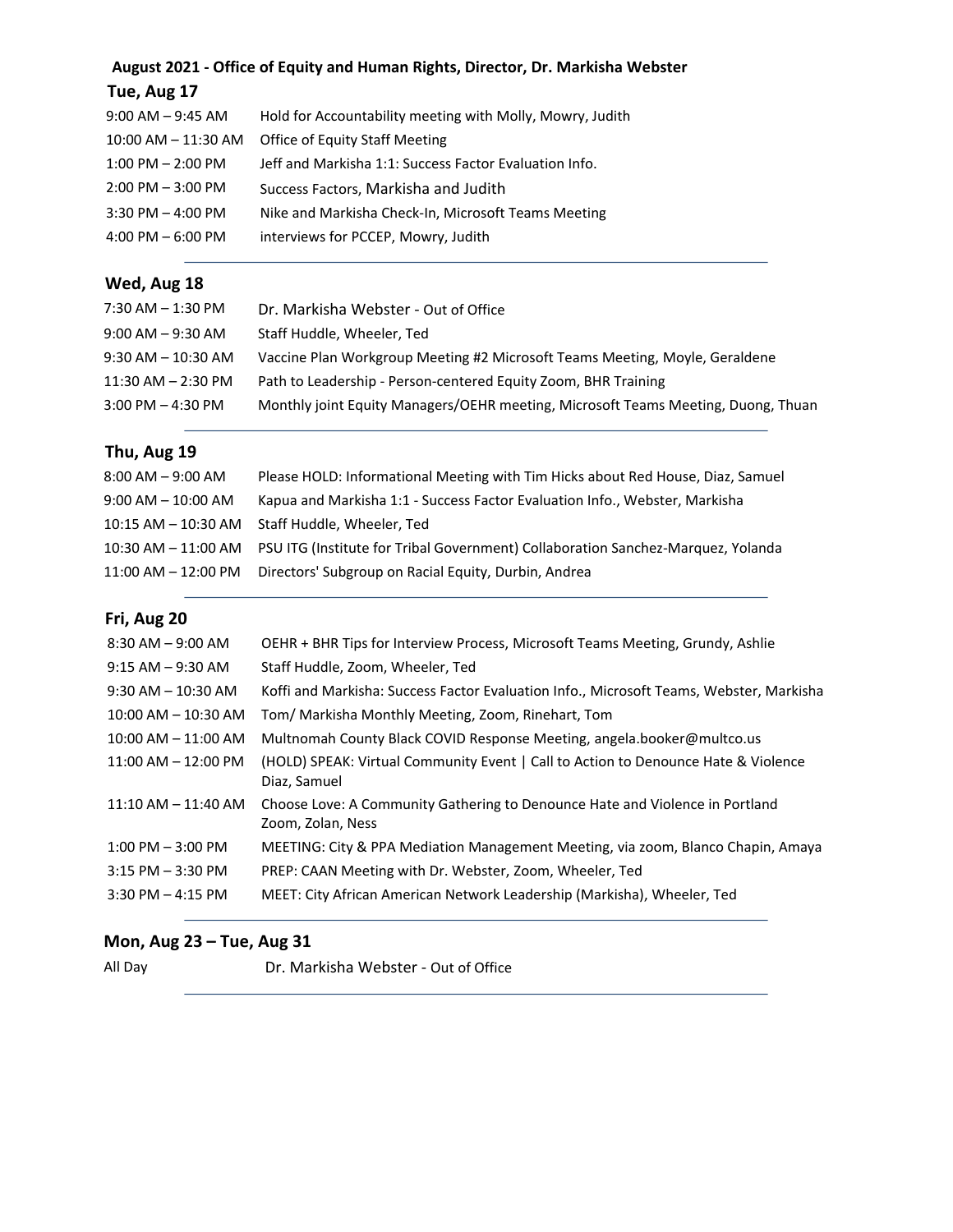### **September 2021 - Office of Equity and Human Rights, Director, Dr. Markisha Webster**

## **Wed, Sep 1 – Thur, Sep 9**

All Day Dr. Markisha Webster - Out of Office

### **Fri, Sep 10**

| $9:00$ AM $- 10:00$ AM  | PCS Check-In                                                                         |
|-------------------------|--------------------------------------------------------------------------------------|
| $10:00$ AM $ 11:00$ AM  | CPO/Office of Equity and Human Rights Director Meeting Microsoft Teams, Taylor, Biko |
| $10:30$ AM $ 11:00$ AM  | Staff Huddle - No Mayor Microsoft Teams Meeting, Lee, Bobby                          |
| $12:00$ PM $- 12:30$ PM | Markisha and Jeff phone catchup (Jeff will call), Selby, Jeff                        |
| $1:00$ PM $-3:00$ PM    | MEETING: City & PPA Mediation Management Meeting, via zoom, Blanco Chapin, Amaya     |
| $3:00$ PM $-$ 4:00 PM   | ZOOM: Red House Check-in (Please hold as recurring), Zoom Series, Diaz, Samuel       |

### **Mon, Sep 13**

| $9:00$ AM $-9:30$ AM    | Staff Huddle Zoom, Lee, Bobby                                                   |
|-------------------------|---------------------------------------------------------------------------------|
| $9:30$ AM $-$ 10:00 AM  | Tatiana, Kapua, Markisha, and Anita, Microsoft Teams Meeting, Webster, Markisha |
| $10:30$ AM $- 12:00$ PM | Fair Contracting Forum + (rescheduled from August 26), Zoom, Nguyen, Gennie     |
| $12:00$ PM $- 12:30$ PM | Dr. Webster and E. Oluchi Check-in, Microsoft Teams Meeting, Webster, Markisha  |
| $1:45$ PM $- 2:45$ PM   | Management Team Meeting on Priorities w/ Mayor, Wheeler, Ted                    |
| $2:30$ PM $-3:30$ PM    | CAB Meeting, Microsoft Teams Meeting, Zolan, Ness                               |
| 4:00 PM $-$ 4:30 PM     | Meeting W/Dr. Markisha Webster, Microsoft Teams Meeting, Mapps, Mingus          |

### **Tue, Sep 14**

| $9:00$ AM $-9:30$ AM   | Staff Huddle, Zoom, Wheeler, Ted                                                           |
|------------------------|--------------------------------------------------------------------------------------------|
| $10:00$ AM $- 2:00$ PM | Office of Equity Retreat, PB LG 24 ppl AV & Video Camera - Rm 202, Labrador-Hallett, Grace |
| $1:45$ PM $- 2:30$ PM  | Council Briefing (Ness), Zoom, Wheeler, Ted                                                |
| $2:30$ PM $- 2:55$ PM  | Markisha and Judith check-in Mowry, Judith                                                 |
| $3:15$ PM $-5:00$ PM   | MEET: Management Team Work Session, Wheeler, Ted                                           |
| 4:00 PM $-$ 4:30 PM    | Directors 2x Weekly Check-in, Zoom, Rinehart, Tom                                          |
| $5:00$ PM $-6:00$ PM   | Regional DEI Leaders Call, Zoom Call, Raahi Reddy                                          |
|                        |                                                                                            |

### **Wed, Sep 15**

| 7:30 AM – 2:30 PM | Dr. Markisha Webster - Out of Office                                 |
|-------------------|----------------------------------------------------------------------|
| 2:30 PM – 3:00 PM | Check-In, Microsoft Teams Meeting, Lane, Anita                       |
| 3:00 PM – 4:30 PM | Racial Equity Plan discussion, Microsoft Teams Meeting, Duong, Thuan |
| 3:15 PM – 3:45 PM | CHECK-IN: Dr. Webster/Mayor Zoom, Wheeler, Ted                       |

### **Thu, Sep 16**

| 9:00 AM – 10:00 AM     | Danielle 1:1 Check-in, Webster, Markisha                                              |
|------------------------|---------------------------------------------------------------------------------------|
| 9:00 AM – 10:00 AM     | CHECK-IN: Management Team, Wheeler, Ted                                               |
| $10:00$ AM $ 10:30$ AM | BHR & OEHR Check-in, Microsoft Teams Meeting, Cole, Michelle                          |
| $11:00$ AM $ 12:00$ PM | Tatiana 1:1 w/ Markisha, Webster, Markisha                                            |
| 12:00 PM - 12:30 PM    | NWPEDC Check-in, Microsoft Teams Meeting, Labrador-Hallett, Grace                     |
| 2:00 PM - 2:30 PM      | ICMA Racial Equity Panel Discussion and Prep. Guerra, Ana                             |
| 5:00 PM – 7:00 PM      | MEET: Focus Intervention Team (FIT) Committee Oversight Group (COG), Zoom, Adams, Sam |
|                        |                                                                                       |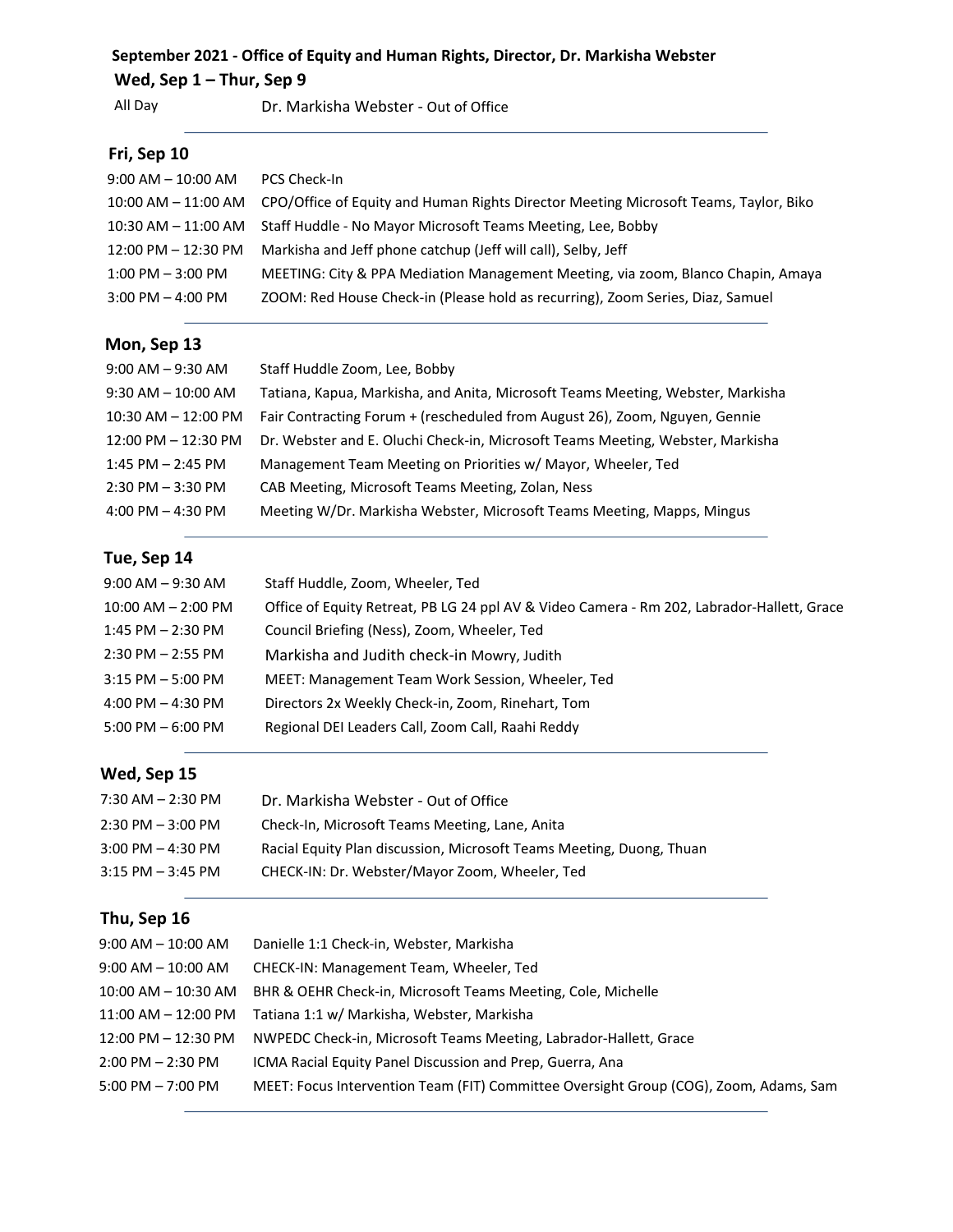### **September 2021 - Office of Equity and Human Rights, Director, Dr. Markisha Webster**

| Fri, Sep 17             |                                                                             |
|-------------------------|-----------------------------------------------------------------------------|
| $8:30$ AM $-9:00$ AM    | Staff Huddle Zoom, Wheeler, Ted                                             |
| $9:30$ AM $-$ 10:00 AM  | Markisha/Sam/Ness: MORE, Microsoft Teams Meeting, Zolan, Ness               |
| $10:00$ AM $-$ 11:00 AM | Multnomah County Black COVID Response Meeting, Angela Booker                |
| $10:30$ AM $- 12:00$ PM | <b>GARE Working Group: Racial Equity CEO's</b>                              |
| $11:00$ AM $-11:45$ AM  | PRESS CONFERENCE: Mayor Wheeler Addresses Gun Violence, Virtual, Blair, Aja |
| $2:00$ PM $-3:30$ PM    | Economic Recovery Task Force *Confirmed, Zoom, Branam, Kimberly             |
| $3:00$ PM $-3:30$ PM    | San Diego Equity Office                                                     |
| 4:00 PM $-$ 4:45 PM     | Language Pay Differential - Pathway 3, Castro, Cynthia                      |

### **Mon, Sep 20**

| 9:00 AM – 9:30 AM       | Staff Huddle, Zoom, Wheeler, Ted                                       |
|-------------------------|------------------------------------------------------------------------|
| $10:30$ AM $-$ 11:00 AM | Policy communication, Microsoft Teams Meeting, Elejalde, Tatiana       |
| $1:00$ PM $-1:50$ PM    | Check in (success factors), Mowry, Judith                              |
| $2:30$ PM $-3:00$ PM    | CHECK-IN: Dr. Webster & Bobby Lee, Microsoft Teams Meeting, Lee, Bobby |

# **Tue, Sep 21**

| $8:00$ AM $-9:00$ AM  | Check-In-Education and Training Program, MS Teams, Sanchez-Marquez, Yolanda |
|-----------------------|-----------------------------------------------------------------------------|
| $9:00$ AM $-9:20$ AM  | Staff Huddle, Zoom info in appointment, Wheeler, Ted                        |
| $3:00$ PM $-3:30$ PM  | HR/OEHR Check-In, Teams, Lane, Anita                                        |
| $3:30$ PM $-$ 4:15 PM | Council Briefing (Ness), Zoom info in appointment, Wheeler, Ted             |
| 4:00 PM $-$ 4:30 PM   | Directors 2x Weekly Check-in, Zoom, Rinehart, Tom                           |
|                       |                                                                             |

### **Wed, Sep 22**

| 9:00 AM – 9:30 AM   | Staff Huddle, Zoom info in appointment, Wheeler, Ted                     |
|---------------------|--------------------------------------------------------------------------|
| 10:00 AM – 10:30 AM | Robert and Markisha Check-In, Microsoft Teams Meeting, Webster, Markisha |
| 3:00 PM – 4:30 PM   | Equity Managers' Weekly Meeting, Microsoft Teams Meeting, Duong, Thuan   |

### **Thu, Sep 23**

| $10:00$ AM $- 10:30$ AM             | BHR & Equity, Microsoft Teams Meeting, Cole, Michelle                           |
|-------------------------------------|---------------------------------------------------------------------------------|
| $4:00 \text{ PM} - 4:30 \text{ PM}$ | Directors 2x Weekly Check-in, Zoom, Rinehart, Tom                               |
| $5:00 \text{ PM} - 7:00 \text{ PM}$ | MEET: Focus Intervention Team (FIT) Committee Oversight Group (COG), Adams, Sam |

### **Fri, Sep 24**

| 9:00 AM – 9:30 AM       | All Staff Huddle - No Mayor/No Bobby, Zoom info in appointment, Blair, Aja     |
|-------------------------|--------------------------------------------------------------------------------|
| $11:15$ AM $-$ 12:15 PM | Dr. Jov                                                                        |
| $2:00$ PM $- 2:30$ PM   | OGR check in on reparations, Microsoft Teams Meeting, Cowan, Stacy             |
| $3:00$ PM $-$ 4:00 PM   | ZOOM: Red House Check-in (Please hold as recurring), Zoom Series, Diaz, Samuel |
|                         |                                                                                |

### **Mon, Sep 27**

| $9:00$ AM $-9:30$ AM    | Staff Huddle, Zoom, Wheeler, Ted                                         |
|-------------------------|--------------------------------------------------------------------------|
| $10:00$ AM $- 10:30$ AM | Check-In: Kapua and Markisha, Microsoft Teams Meeting, Foster, Kapuanani |
| $10:30$ AM $- 11:00$ AM | Business Operations, Microsoft Teams Meeting, Labrador-Hallett, Grace    |
| $11:30$ AM $- 12:00$ PM | Tom/ Markisha Monthly Meetings (2020), Zoom, Rinehart, Tom               |
| $1:00$ PM $- 2:30$ PM   | Black Space, Mowry, Judith                                               |
| 1:45 PM $-$ 2:45 PM     | MEET: Management Team - Priorities, Wheeler, Ted                         |
| $2:30$ PM $-3:30$ PM    | CAB Meeting, Teams, Zolan, Ness                                          |